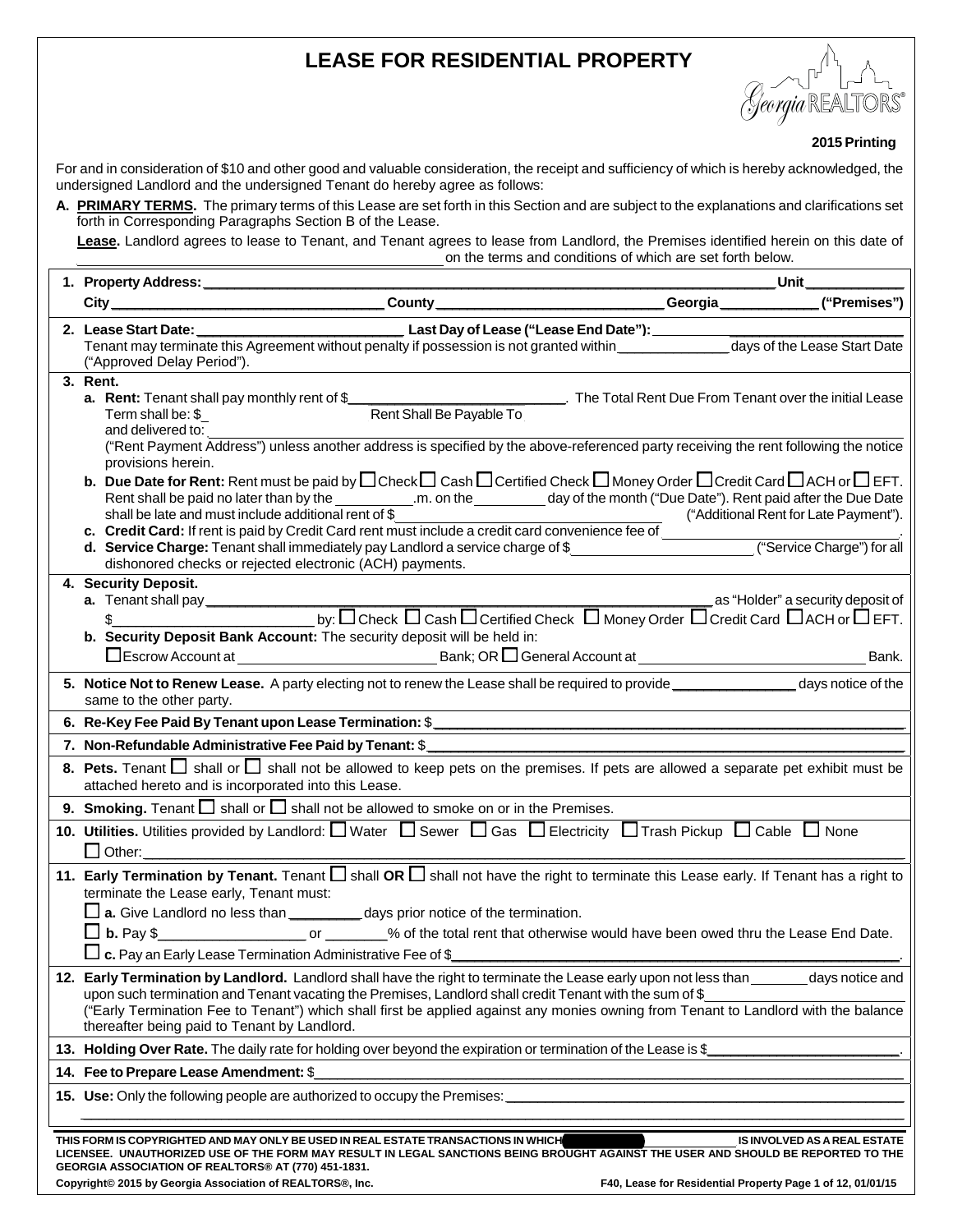|                                                                                                                                                                                                                                                                                                                                                                                                                                                                                                                                                                                                                                                                                                                                                                          | 16. Appliances provided by Landlord:                                                                                                                                                                                                                                                                                                                                                                                                                                                                                                                                                                                                                                                                                                                                                                                                                                                                                                                                                                                                                                                                                                                                                                                                                                                                                                                                                                                                                                                                                                                                                                                                                                                                                                                                                                                                                                                                                                                                                                                                                                                                                                                                                                                                                                                                                                                                                                                                       |                                                                                                                                                          |  |  |  |  |
|--------------------------------------------------------------------------------------------------------------------------------------------------------------------------------------------------------------------------------------------------------------------------------------------------------------------------------------------------------------------------------------------------------------------------------------------------------------------------------------------------------------------------------------------------------------------------------------------------------------------------------------------------------------------------------------------------------------------------------------------------------------------------|--------------------------------------------------------------------------------------------------------------------------------------------------------------------------------------------------------------------------------------------------------------------------------------------------------------------------------------------------------------------------------------------------------------------------------------------------------------------------------------------------------------------------------------------------------------------------------------------------------------------------------------------------------------------------------------------------------------------------------------------------------------------------------------------------------------------------------------------------------------------------------------------------------------------------------------------------------------------------------------------------------------------------------------------------------------------------------------------------------------------------------------------------------------------------------------------------------------------------------------------------------------------------------------------------------------------------------------------------------------------------------------------------------------------------------------------------------------------------------------------------------------------------------------------------------------------------------------------------------------------------------------------------------------------------------------------------------------------------------------------------------------------------------------------------------------------------------------------------------------------------------------------------------------------------------------------------------------------------------------------------------------------------------------------------------------------------------------------------------------------------------------------------------------------------------------------------------------------------------------------------------------------------------------------------------------------------------------------------------------------------------------------------------------------------------------------|----------------------------------------------------------------------------------------------------------------------------------------------------------|--|--|--|--|
|                                                                                                                                                                                                                                                                                                                                                                                                                                                                                                                                                                                                                                                                                                                                                                          | $\Box$ Dryer<br>$\Box$ Compactor<br>$\Box$ Range<br>Microwave<br>Dishwasher<br>$\Box$ Electric<br>$\square$ Oven<br>$\square$ Built-in<br>$\square$ Disposal<br>$\square$ Gas<br>$\Box$ Electric<br>$\Box$ Free-standing                                                                                                                                                                                                                                                                                                                                                                                                                                                                                                                                                                                                                                                                                                                                                                                                                                                                                                                                                                                                                                                                                                                                                                                                                                                                                                                                                                                                                                                                                                                                                                                                                                                                                                                                                                                                                                                                                                                                                                                                                                                                                                                                                                                                                   | $\Box$ Washer<br>$\Box$ Other:<br>□ Wine/Drink Cooler<br>$\Box$ Other:<br>$\Box$ Other:<br>$\Box$ Venthood                                               |  |  |  |  |
|                                                                                                                                                                                                                                                                                                                                                                                                                                                                                                                                                                                                                                                                                                                                                                          | $\square$ Gas<br>$\Box$ Refrigerator                                                                                                                                                                                                                                                                                                                                                                                                                                                                                                                                                                                                                                                                                                                                                                                                                                                                                                                                                                                                                                                                                                                                                                                                                                                                                                                                                                                                                                                                                                                                                                                                                                                                                                                                                                                                                                                                                                                                                                                                                                                                                                                                                                                                                                                                                                                                                                                                       | $\Box$ Other:<br>17. Lawn & Exterior Maintenance. $\Box$ Tenant OR $\Box$ Landlord shall maintain the lawn and perform exterior maintenance as described |  |  |  |  |
|                                                                                                                                                                                                                                                                                                                                                                                                                                                                                                                                                                                                                                                                                                                                                                          | elsewhere herein.                                                                                                                                                                                                                                                                                                                                                                                                                                                                                                                                                                                                                                                                                                                                                                                                                                                                                                                                                                                                                                                                                                                                                                                                                                                                                                                                                                                                                                                                                                                                                                                                                                                                                                                                                                                                                                                                                                                                                                                                                                                                                                                                                                                                                                                                                                                                                                                                                          |                                                                                                                                                          |  |  |  |  |
|                                                                                                                                                                                                                                                                                                                                                                                                                                                                                                                                                                                                                                                                                                                                                                          | 18. Pest Control. Pest Control, as specified elsewhere in the Lease, shall be the responsibility of and paid for by:<br>$\Box$ Tenant OR $\Box$ Landlord.                                                                                                                                                                                                                                                                                                                                                                                                                                                                                                                                                                                                                                                                                                                                                                                                                                                                                                                                                                                                                                                                                                                                                                                                                                                                                                                                                                                                                                                                                                                                                                                                                                                                                                                                                                                                                                                                                                                                                                                                                                                                                                                                                                                                                                                                                  |                                                                                                                                                          |  |  |  |  |
|                                                                                                                                                                                                                                                                                                                                                                                                                                                                                                                                                                                                                                                                                                                                                                          | 19. Propensity of Flooding. The Premises $\Box$ have OR $\Box$ have not flooded three (3) times within the past five (5) years.                                                                                                                                                                                                                                                                                                                                                                                                                                                                                                                                                                                                                                                                                                                                                                                                                                                                                                                                                                                                                                                                                                                                                                                                                                                                                                                                                                                                                                                                                                                                                                                                                                                                                                                                                                                                                                                                                                                                                                                                                                                                                                                                                                                                                                                                                                            |                                                                                                                                                          |  |  |  |  |
|                                                                                                                                                                                                                                                                                                                                                                                                                                                                                                                                                                                                                                                                                                                                                                          | 20. Lead Based Paint. The Premises $\square$ were OR $\square$ were not built prior to 1978. Tenant $\square$ has OR $\square$ has not received a copy of the<br>Protect Your Family from Lead in Your Home pamphlet.                                                                                                                                                                                                                                                                                                                                                                                                                                                                                                                                                                                                                                                                                                                                                                                                                                                                                                                                                                                                                                                                                                                                                                                                                                                                                                                                                                                                                                                                                                                                                                                                                                                                                                                                                                                                                                                                                                                                                                                                                                                                                                                                                                                                                      |                                                                                                                                                          |  |  |  |  |
| 21. Liquidated Damages Paid By Tenant.<br>a. Fee to Halt Dispossessory Action: The fee paid by Tenant to halt dispossessory actions in certain situations as set forth elsewhere<br>("Fee to Halt Dispossessory Action") plus an Administrative Fee of \$<br>herein shall be \$<br>per occurrence.<br>b. Denial of Access Charge: Tenant agrees to pay \$<br>for each incident where Tenant denies Landlord access to the<br>Premises ("Denial of Access Fee") as described elsewhere herein.<br>c. Unauthorized Pet Charge: \$<br>per incident. Every day the violation occurs shall be deemed a separate incident.<br>d. Unauthorized smoking within the Premises charge: \$<br>e. Utility Disconnection Charge for un-authorized disconnection of utility service: \$ |                                                                                                                                                                                                                                                                                                                                                                                                                                                                                                                                                                                                                                                                                                                                                                                                                                                                                                                                                                                                                                                                                                                                                                                                                                                                                                                                                                                                                                                                                                                                                                                                                                                                                                                                                                                                                                                                                                                                                                                                                                                                                                                                                                                                                                                                                                                                                                                                                                            |                                                                                                                                                          |  |  |  |  |
|                                                                                                                                                                                                                                                                                                                                                                                                                                                                                                                                                                                                                                                                                                                                                                          | 22. Renewal.                                                                                                                                                                                                                                                                                                                                                                                                                                                                                                                                                                                                                                                                                                                                                                                                                                                                                                                                                                                                                                                                                                                                                                                                                                                                                                                                                                                                                                                                                                                                                                                                                                                                                                                                                                                                                                                                                                                                                                                                                                                                                                                                                                                                                                                                                                                                                                                                                               |                                                                                                                                                          |  |  |  |  |
|                                                                                                                                                                                                                                                                                                                                                                                                                                                                                                                                                                                                                                                                                                                                                                          | a. Term: The Lease I shall automatically renew for an additional _________ month increments (each of which shall be referred to as<br>a "Renewal Term") or $\Box$ shall renew on a month to month basis with all other terms and conditions of the Lease remaining the same<br>including, but not limited to, the number of days notice required to terminate the Lease. If the month to month option is selected, then<br>the language below regarding the "Automatic Renewal" of the Lease shall not be applicable or part of this Lease.<br>b. Automatic Renewal: Upon the first day of the calendar month following the twelve (12) month anniversary of the Lease Start Date,<br>and every twelve (12) months thereafter, the rent will automatically increase ____% over the immediately preceding term rounded<br>up to the next \$5.00 increment. Landlord shall have the right to increase the rent above this percentage upon notice being given to<br>Tenant at least ninety (90) days prior to the end of the then applicable Lease Term or Renewal Term. Upon the receipt of such notice,<br>Tenant shall have thirty (30) days thereafter to notify Landlord of Tenant's decision either to: (1) terminate the Lease effective upon<br>the end of the current term of the Lease; or (2) accept the increase in the rent above the percentage increase set forth elsewhere in<br>the Lease. If Tenant fails to timely respond to the notice of rent increase above the percentage increase set forth elsewhere herein,<br>then Tenant shall be deemed to have accepted the increase in rent for the subsequent Renewal Term. After the expiration of<br>Renewal Terms, the Lease shall automatically become a month-to-month Lease if not otherwise terminated. All other terms and<br>conditions of this Lease, including the notice provisions, shall remain the same and in full force and in effect.<br>23. Brokerage Relationships in this Transaction:<br>b. Listing Broker is ________<br>a. Leasing Broker is __<br>and is:<br>and is:<br>$(1)$ $\Box$ representing Landlord as client.<br>$(1)$ representing Tenant as client.<br>$(2)$ $\Box$ not representing Tenant (Tenant is a customer).<br>$(2)$ $\Box$ not representing Landlord (Landlord is a customer).<br>$(3)$ $\Box$ acting as a dual agent representing Landlord and Tenant.<br>$(3)$ $\Box$ acting as a dual agent representing Tenant and Landlord. |                                                                                                                                                          |  |  |  |  |
|                                                                                                                                                                                                                                                                                                                                                                                                                                                                                                                                                                                                                                                                                                                                                                          | $(4)$ $\Box$ acting as designated agent where:                                                                                                                                                                                                                                                                                                                                                                                                                                                                                                                                                                                                                                                                                                                                                                                                                                                                                                                                                                                                                                                                                                                                                                                                                                                                                                                                                                                                                                                                                                                                                                                                                                                                                                                                                                                                                                                                                                                                                                                                                                                                                                                                                                                                                                                                                                                                                                                             | (4) $\Box$ acting as designated agent where:                                                                                                             |  |  |  |  |
|                                                                                                                                                                                                                                                                                                                                                                                                                                                                                                                                                                                                                                                                                                                                                                          | has been assigned to exclusively represent Tenant.                                                                                                                                                                                                                                                                                                                                                                                                                                                                                                                                                                                                                                                                                                                                                                                                                                                                                                                                                                                                                                                                                                                                                                                                                                                                                                                                                                                                                                                                                                                                                                                                                                                                                                                                                                                                                                                                                                                                                                                                                                                                                                                                                                                                                                                                                                                                                                                         | has been assigned to exclusively represent Landlord.                                                                                                     |  |  |  |  |
|                                                                                                                                                                                                                                                                                                                                                                                                                                                                                                                                                                                                                                                                                                                                                                          | 24. Material Relationship Disclosure: Broker and/or their affiliated licensees disclose the following material relationships:                                                                                                                                                                                                                                                                                                                                                                                                                                                                                                                                                                                                                                                                                                                                                                                                                                                                                                                                                                                                                                                                                                                                                                                                                                                                                                                                                                                                                                                                                                                                                                                                                                                                                                                                                                                                                                                                                                                                                                                                                                                                                                                                                                                                                                                                                                              |                                                                                                                                                          |  |  |  |  |
| 25. Disclosure of Ownership and Agents.<br>a. Owner Disclosure: The name and address of the Owner of record of the Premises or the person authorized to act for and on behalf<br>of the Owner for the purpose of serving of process and receiving demands and notices is as follows:                                                                                                                                                                                                                                                                                                                                                                                                                                                                                     |                                                                                                                                                                                                                                                                                                                                                                                                                                                                                                                                                                                                                                                                                                                                                                                                                                                                                                                                                                                                                                                                                                                                                                                                                                                                                                                                                                                                                                                                                                                                                                                                                                                                                                                                                                                                                                                                                                                                                                                                                                                                                                                                                                                                                                                                                                                                                                                                                                            |                                                                                                                                                          |  |  |  |  |
| b. Manager Disclosure: The name and address of the person authorized to manage the Premises and Property is as follows:<br>Brokerage Firm:<br>(hereinafter "Manager").<br>Address of Brokerage Firm:                                                                                                                                                                                                                                                                                                                                                                                                                                                                                                                                                                     |                                                                                                                                                                                                                                                                                                                                                                                                                                                                                                                                                                                                                                                                                                                                                                                                                                                                                                                                                                                                                                                                                                                                                                                                                                                                                                                                                                                                                                                                                                                                                                                                                                                                                                                                                                                                                                                                                                                                                                                                                                                                                                                                                                                                                                                                                                                                                                                                                                            |                                                                                                                                                          |  |  |  |  |
|                                                                                                                                                                                                                                                                                                                                                                                                                                                                                                                                                                                                                                                                                                                                                                          | Contact Person:                                                                                                                                                                                                                                                                                                                                                                                                                                                                                                                                                                                                                                                                                                                                                                                                                                                                                                                                                                                                                                                                                                                                                                                                                                                                                                                                                                                                                                                                                                                                                                                                                                                                                                                                                                                                                                                                                                                                                                                                                                                                                                                                                                                                                                                                                                                                                                                                                            | Phone Number:                                                                                                                                            |  |  |  |  |
|                                                                                                                                                                                                                                                                                                                                                                                                                                                                                                                                                                                                                                                                                                                                                                          |                                                                                                                                                                                                                                                                                                                                                                                                                                                                                                                                                                                                                                                                                                                                                                                                                                                                                                                                                                                                                                                                                                                                                                                                                                                                                                                                                                                                                                                                                                                                                                                                                                                                                                                                                                                                                                                                                                                                                                                                                                                                                                                                                                                                                                                                                                                                                                                                                                            |                                                                                                                                                          |  |  |  |  |
|                                                                                                                                                                                                                                                                                                                                                                                                                                                                                                                                                                                                                                                                                                                                                                          | THIS FORM IS COPYRIGHTED AND MAY ONLY BE USED IN REAL ESTATE TRANSACTIONS IN WHICH                                                                                                                                                                                                                                                                                                                                                                                                                                                                                                                                                                                                                                                                                                                                                                                                                                                                                                                                                                                                                                                                                                                                                                                                                                                                                                                                                                                                                                                                                                                                                                                                                                                                                                                                                                                                                                                                                                                                                                                                                                                                                                                                                                                                                                                                                                                                                         | IS INVOLVED AS A REAL ESTATE                                                                                                                             |  |  |  |  |
|                                                                                                                                                                                                                                                                                                                                                                                                                                                                                                                                                                                                                                                                                                                                                                          |                                                                                                                                                                                                                                                                                                                                                                                                                                                                                                                                                                                                                                                                                                                                                                                                                                                                                                                                                                                                                                                                                                                                                                                                                                                                                                                                                                                                                                                                                                                                                                                                                                                                                                                                                                                                                                                                                                                                                                                                                                                                                                                                                                                                                                                                                                                                                                                                                                            | LICENSEE. UNAUTHORIZED USE OF THE FORM MAY RESULT IN LEGAL SANCTIONS BEING BROUGHT AGAINST THE USER AND SHOULD BE REPORTED TO THE                        |  |  |  |  |

| GEORGIA ASSOCIATION OF REALTORS® AT (770) 451-1831.       |                                                            |
|-----------------------------------------------------------|------------------------------------------------------------|
| Copyright© 2015 by Georgia Association of REALTORS®, Inc. | F40, Lease for Residential Property Page 2 of 12, 01/01/15 |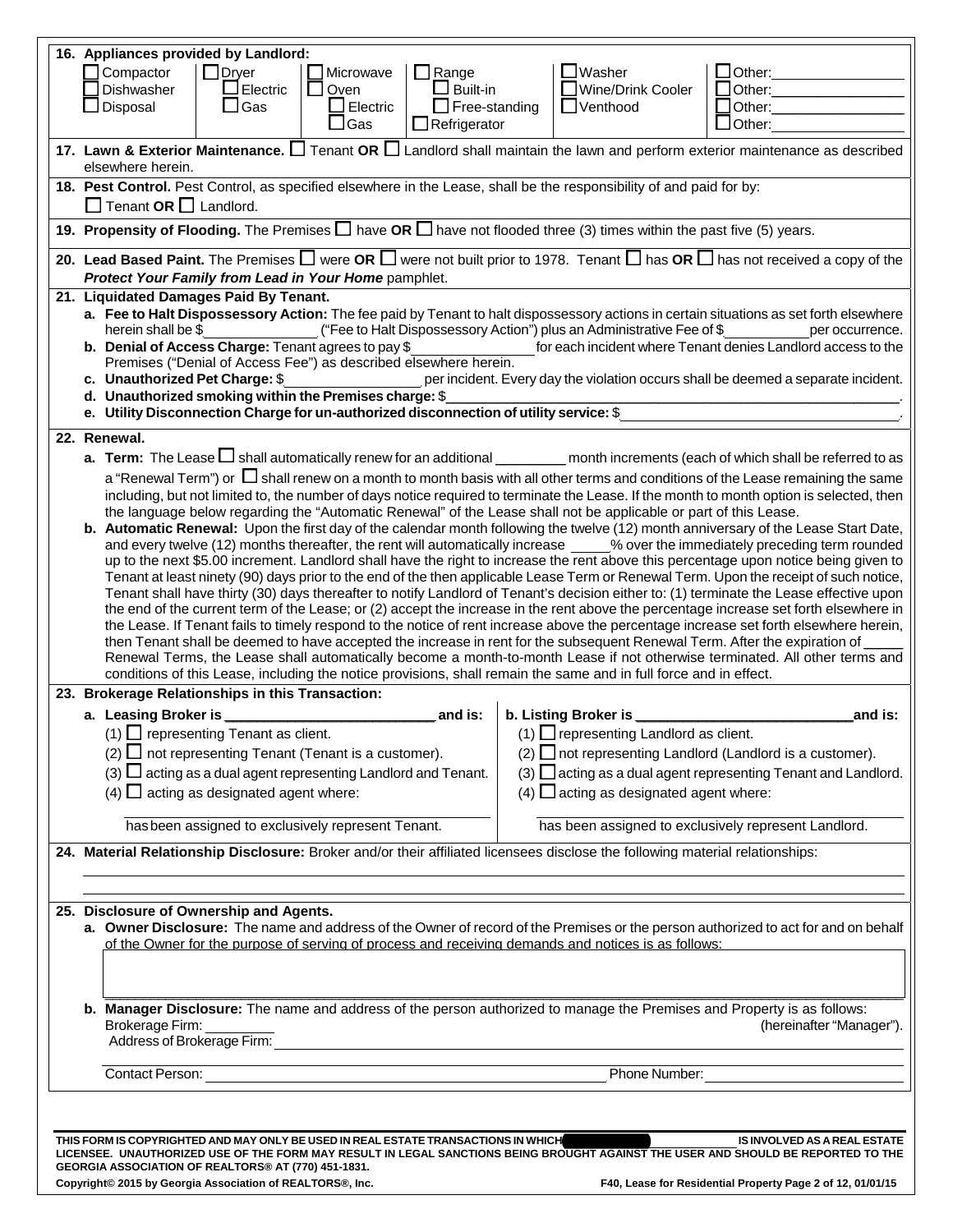### **B. CORRESPONDING PARAGRAPHS**

- **1. Agreement to Lease.** The parties agree to enter into this Lease for the Premises which may be further described in Exhibit "A". The Premises may be part of a larger property ("Property"). If so, Tenant shall have the right to use the common areas of the Property subject to: (a) all rules, regulations and covenants applicable thereto; and (b) the common areas being reduced, modified, altered or being made subject to further use restrictions adopted by Landlord, in its sole discretion, or any community association responsible for the same. While Tenant may use and enjoy the Premises to the fullest extent permitted in this Lease, no estate or permanent legal interest in the Premises is being transferred or conveyed by Landlord to Tenant herein. Landlord shall have the right to assign this Lease to a subsequent owner of the Premises.
- **2. Term and Possession.** If Landlord is unable to deliver possession of Premises on the Start Date, rent shall be abated on a daily basis until possession is granted. Neither Owner, Landlord or Broker shall be liable for any delay in the delivery of possession of Premises to Tenant.
- **3. Rent.** Tenant shall pay rent in advance to Landlord monthly, and on or before the Due Date during the Lease Term to the Rent Payment Address (or at such other address as may be designated from time to time by Landlord in writing). If the Lease Start Date or the Lease End Date is on the second day through the last day of any month, the rent shall be prorated for that month. Mailing the rent payment shall not constitute payment. Rent must be actually received by Landlord to be considered paid. Tenant acknowledges that all funds received by Landlord will be applied to the oldest outstanding balance owed by Tenant to Landlord. Rent not paid in full by the Due Date shall be late. Landlord may, but shall have no obligation to accept any rent paid after the Due Date. If late payment is made and Landlord accepts the same, the payment must include Additional Rent for Late Payment in the form of cash, cashier's check, certified check or wire transfer of immediately available funds, and if applicable, the Service Charge for any returned check. Landlord reserves the right, upon notice to Tenant, to refuse to accept personal checks from Tenant after one or more of Tenant's personal checks have been returned by the bank unpaid.

#### **4. Security Deposit.**

- **a. Move-In Inspection:** Prior to Tenant tendering a Security Deposit, Landlord shall provide Tenant with "Move-In, Move-Out Inspection Form" attached hereto and incorporated herein by reference itemizing any existing damages to Premises. Prior to taking occupancy, Tenant will be given the right to inspect Premises to ascertain the accuracy of the form. Both Landlord and Tenant shall sign the form and Tenant shall be entitled to retain a copy of the form. Tenant acknowledges that Tenant has carefully inspected the Premises, is familiar with the same and that the Premises are in a good and habitable condition.
- **b. Deposit of Same:** Holder shall deposit the Security Deposit within five (5) banking days of receiving the same into the bank and account referenced herein. If Landlord is managing the property, the Security Deposit may be deposited in a general account, and it will not be segregated and will be co-mingled with other funds of Holder.

*[NOTE: If Landlord or Landlord's spouse or minor children own more than ten (10) rental units, if Landlord is not a natural person or if* Landlord is a real estate licensee or if the management, including rent collection, is performed by third persons, natural or otherwise, *for a fee, the Security Deposit must be deposited into an escrow account.]*

All interest earned on the above-referenced account shall belong to the Holder. Holder shall have the right to change the bank in which the Security Deposit is held upon notice to Landlord and Tenant, provided that the type of account remains the same. Landlord shall have the right upon fourteen (14) days prior notice to Holder and Tenant to change the Holder of the Security Deposit and / or the bank account into which the Security Deposit is deposited; provided that the new Holder designated by Landlord is a licensed Georgia real estate broker and the bank account into which the Security Deposit is deposited into is an escrow/trust account.

- **c. Security Deposit Check Not Honored:** In the event any Security Deposit check is dishonored, for any reason, by the bank upon which it is drawn, Holder shall promptly notify all parties to this Agreement of the same. Tenant shall have three (3) banking days after notice to deliver good funds to Holder. In the event Tenant does not timely deliver good funds, Landlord shall have the right to terminate this Lease upon notice to Tenant.
- **d. Return of Security Deposit:** The balance of the Security Deposit to which Tenant is entitled shall be returned to Tenant by Holder within thirty (30) days after the termination of this Agreement or the surrender of Premises by Tenant, whichever occurs last (hereinafter "Due Date"); provided that Tenant meets the following requirements: (1) the full term of the Lease has expired; (2) Tenant has given the required written notice to vacate; (3) the Premises is clean and free of dirt, trash and debris; (4) all rent, additional rent, fees and charges have been paid in full; (5) there is no damage to the Premises or the Property except for normal wear and tear or damage noted at the commencement of the Lease in the Move-In Move-Out Inspection Form signed by Landlord and Tenant; and (6) all keys to the Premises and to recreational or other facilities, access cards, gate openers and garage openers have been returned to Landlord or Manager.
- **e. Deductions from Security Deposit:** Holder shall have the right to deduct from the Security Deposit: (1) the cost of repairing any damage to Premises or Property caused by Tenant, Tenant's household or their invitees, licensees and guests, other than normal wear and tear; (2) unpaid rent, utility charges or pet fees; (3) cleaning costs if Premises is left unclean; (4) the cost to remove and dispose of any personal property; (5) late fees and any other unpaid fees, costs and charges referenced herein.
- **f. Move-Out Statement:** Holder shall provide Tenant with a statement ("Move-Out Statement") listing the exact reasons for the retention of the Security Deposit or for any deductions there from. If the reason for the retention is based upon damage to Premises, such damages shall be specifically listed in the Move-Out Statement. The Move-Out Statement shall be prepared within three (3) banking days after the termination of occupancy. If Tenant terminates occupancy without notifying the Holder, Holder may make a final inspection within a reasonable time after discovering the termination of occupancy. Tenant shall have the right to inspect Premises within five (5) banking days after the termination of occupancy in order to ascertain the accuracy of the Move-Out Statement. If Tenant agrees with the Move-Out Statement, Tenant shall sign the same. If Tenant refuses to sign the Move-Out Statement, Tenant shall specify in writing, the items on the Move-Out Statement with which Tenant disagrees within three (3) banking days. For all purposes herein, a banking day shall not include Saturday, Sunday or federal holidays.

THIS FORM IS COPYRIGHTED AND MAY ONLY BE USED IN REAL ESTATE TRANSACTIONS IN WHICH **which are also as a set of the asset of the a LICENSEE. UNAUTHORIZED USE OF THE FORM MAY RESULT IN LEGAL SANCTIONS BEING BROUGHT AGAINST THE USER AND SHOULD BE REPORTED TO THE GEORGIA ASSOCIATION OF REALTORS® AT (770) 451-1831.**  Copyright© 2015 by Georgia Association of REALTORS®, Inc. FAD, Lease for Residential Property Page 3 of 12, 01/01/15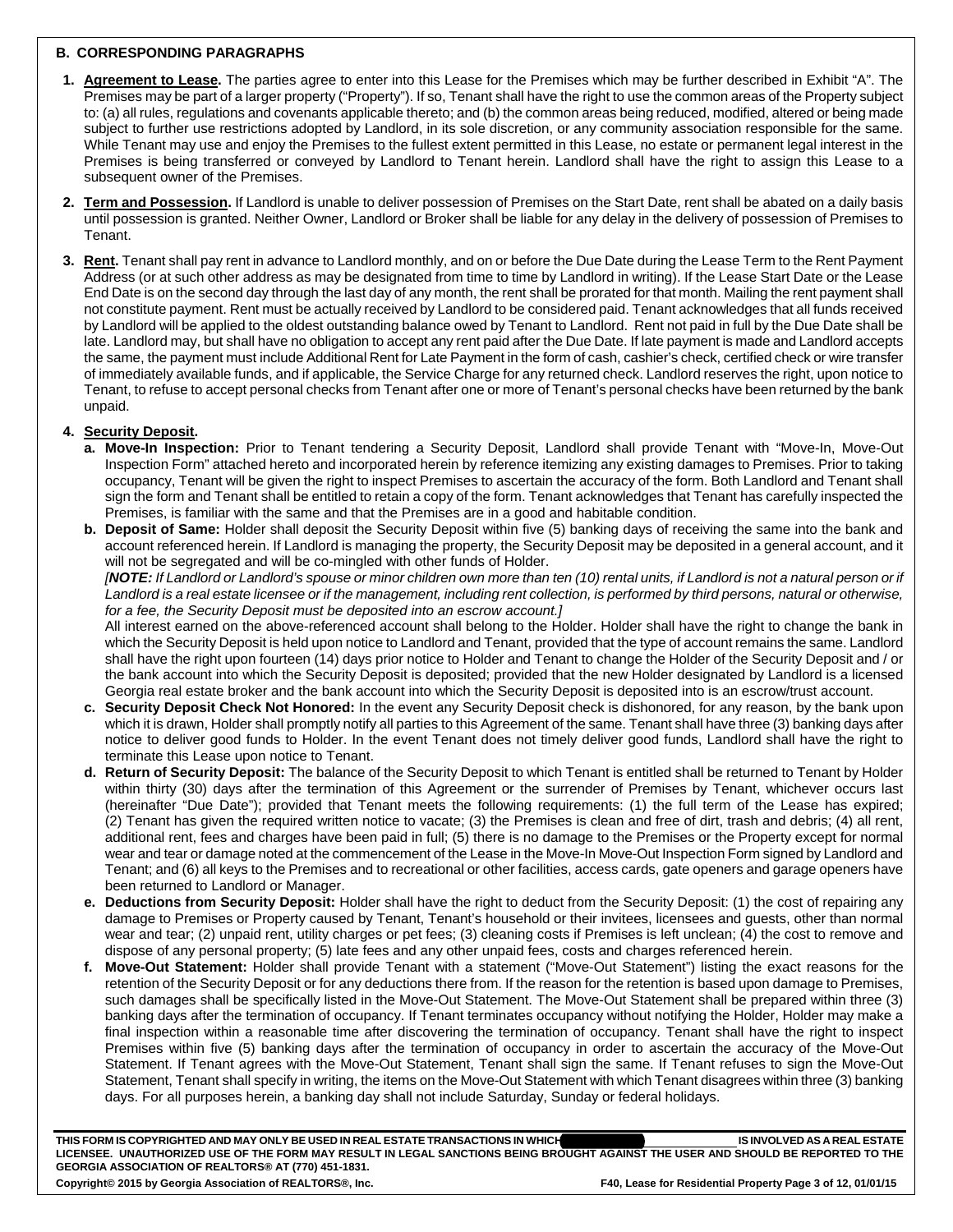- **g. Delivery of Move-Out Statement:** Holder shall send the Move-Out Statement, along with the balance, if any, of the Security Deposit, to Tenant on or before it is due under state law. The Move-Out Statement shall either be delivered personally to Tenant or mailed to the last known address of Tenant via first class mail. If the letter containing the payment is returned to Holder undelivered and if Holder is unable to locate Tenant after a reasonable effort, the payment shall become the property of Landlord ninety (90) days after the date the payment was mailed.
- **h. Right of Holder to Interplead Security Deposit:** If there is a bona fide dispute over the Security Deposit, Holder may, (but shall not be required to), interplead the funds into a court of competent jurisdiction upon notice to all parties having an interest in the Security Deposit. Holder shall be reimbursed for and may deduct from any funds interpleaded its costs and expenses including reasonable attorneys' fees actually incurred. The prevailing defendant in the interpleader lawsuit shall be entitled to collect its attorneys' fees and court costs and the amount deducted by Holder from the non-prevailing party. All parties hereby agree to indemnify and hold Holder harmless from and against all claims, causes of action, suits and damages arising out of or related to the performance by Holder of its duties hereunder. All parties further covenant and agree not to sue Holder for damages relating to any decision of Holder to disburse the Security Deposit made in accordance with the requirements of this Lease or to interplead the Security Deposit into a court of competent jurisdiction.

### **5. Notices.**

- **a. Required Notice to Lease Termination or Raising the Rent:** Either party must provide the other party with the number of days notice to terminate the Lease set forth elsewhere herein. Landlord must provide Tenant with the same number of days notice prior to increasing the rental rate.
- **b. Generally:** All notices given hereunder shall be in writing, legible and signed by the party giving the notice. In the event of a dispute regarding notice, the burden shall be on the party giving notice to prove delivery. The requirements of this notice paragraph shall apply even prior to this Agreement becoming binding. Notices shall only be delivered: (1) in person; (2) by courier, overnight delivery service or by certified or registered U.S. mail (hereinafter collectively "Delivery Service"); or (3) by e-mail or facsimile. The person delivering or sending the written notice signed by a party may be someone other than that party.
- **c. Delivery of Notice:** A notice to a party shall be deemed to have been delivered and received upon the earliest of the following to occur: (1) the actual receipt of the written notice by a party; (2) in the case of delivery by a Delivery Service, when the written notice is delivered to an address of a party set forth herein (or subsequently provided by the party following the notice provisions herein), provided that a record of the delivery is created; (3) in the case of delivery electronically, on the date and time the written notice is electronically sent to an e-mail address or facsimile number of a party herein (or subsequently provided by the party following the notice provisions herein). Notice to a party shall not be effective unless the written notice is sent to an address, facsimile number or email address of the party set forth herein (or subsequently provided by the party following the notice provisions herein).
- **d. When Broker Authorized to Accept Notice for Client:** No Broker shall have the authority to accept notice on behalf of a Tenant or Landlord except that a Broker acting as the Manager hereunder shall be authorized to receive notices on behalf of Landlord and notices delivered to Manager shall for all purposes herein be deemed to be notice to Landlord provided that the notice is delivered to Manager following the notice proceedings set forth here to Manager's address, facsimile number or e-mail address of Manager set forth herein (or subsequently provided by the Manager to Tenant following the notice provisions herein).
- **6. Re-Key Fee.** Upon vacating the Premises Tenant agrees to pay the fee to rekey the locks set forth elsewhere herein either upon the termination of the Lease or to replace any mailbox keys or access cards not returned by Tenant at move out.
- **7. Administrative Fee.** Prior to the commencement of occupancy, Tenant shall pay Holder the non-refundable Administrative Fee set forth elsewhere herein.
- **8. Pets.** No pets are allowed or shall be kept in the Premises or on the Property unless a separate pet exhibit is attached to and incorporated into this Lease.
- **9. No Smoking.** Unless specifically authorized in this Agreement, Premises shall be a smoke free zone and smoking shall not be permitted therein.
- **10. Utilities.** Landlord shall have no responsibility to connect utilities the responsibility of which to pay for shall be that of the Tenant. Tenant shall select and connect all utilities to be paid for by Tenant within three (3) banking days from the commencement of the Lease and shall keep these utilities on through the completion of the Move-Out Inspection. In the event Landlord fails to disconnect any utilities serving the Premises after completing the move in inspection and Tenant receives the benefit of such utilities paid for by Landlord, Tenant shall, upon receiving a bill for the same, immediately pay the cost thereof as additional rent to Landlord. In addition, Tenant shall immediately cause any such utility to be transferred to Tenant's name so that the bill goes to and is paid directly by Tenant.

#### **11. Early Termination by Tenant.**

**a. Right to Terminate Early:** Tenant shall have the right to terminate this Lease early only if Tenant has expressly been given the right to terminate the Lease early as provided elsewhere herein, Tenant is not in default hereunder at the time of giving notice, Tenant has strictly complied with all of the provisions of this paragraph, and termination is as of the last day of a calendar month. If all of these conditions have been met, Tenant may terminate this Lease by following the procedures set forth elsewhere herein and returning the Premises in a clean and rent ready condition, ordinary wear and tear excepted. To be effective, any notice for early termination must be signed by all Tenants. Tenant's election of early termination shall not relieve Tenant of responsibilities and obligations regarding damage to Premises and/or Property. Tenant may not apply the security deposit toward the payment of any of Tenant's financial obligations set forth herein.

THIS FORM IS COPYRIGHTED AND MAY ONLY BE USED IN REAL ESTATE TRANSACTIONS IN WHICH **which are also as a set of the asset of the a** THIS FORM IS COPYRIGHTED AND MAY ONLY BE USED IN REAL ESTATE TRANSACTIONS IN WHICH**WARE AND THE USER AND SHOULD BE REPORTED TO THE**<br>LICENSEE. UNAUTHORIZED USE OF THE FORM MAY RESULT IN LEGAL SANCTIONS BEING BROUGHT AGAINS **GEORGIA ASSOCIATION OF REALTORS® AT (770) 451-1831.**  Copyright© 2015 by Georgia Association of REALTORS®, Inc. FAD, Ease for Residential Property Page 4 of 12, 01/01/15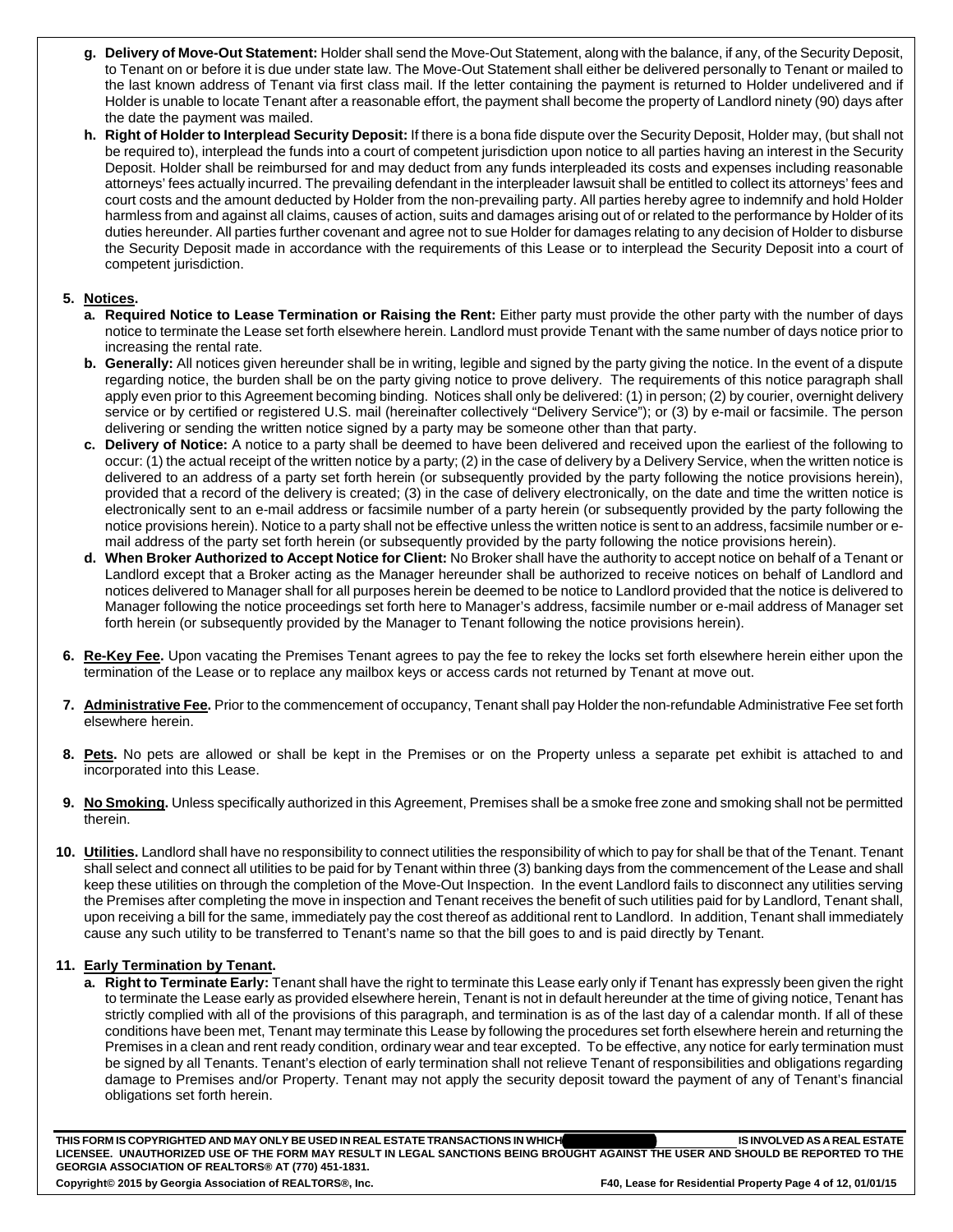- **b. Military Activation:** Notwithstanding any provision to the contrary contained herein, if Tenant is called to active duty in the military during the term of this Lease, Tenant shall present to Landlord the official orders activating Tenant; then and in that event, this Lease shall be controlled by the Service Members' Civil Relief Act of 2003 as amended in 50 U.S.C.A. § 50-534.
- **c. Active Military:** If Tenant is on active duty with the United States military and Tenant or an immediate family member of Tenant occupying Premises receives, during the term of this Lease, permanent change of station orders or temporary duty orders for a period in excess of three (3) months, Tenant's obligation for rent hereunder shall not exceed: (1) thirty (30) days rent after Tenant gives notice under this section; and (2) the cost of repairing damage to Premises or Property caused by an act or omission of Tenant. If Tenant is active duty military and presents to Landlord a copy of official orders of transfer to another military location, then and in that event, Tenant shall be required to give Landlord the notice to terminate early set forth elsewhere herein but shall have no obligation to pay an Early Lease Termination Administrative Fee or additional rent other than for thirty (30) days after Tenant gives notice under this section.
- **12. Early Termination by Landlord.** Landlord may terminate the Lease prior to the lease expiration date and in such event Tenant agrees to vacate the Premises subject to the following:
	- **a.** Landlord shall give Tenant written notice of the early termination and to vacate (in which case Tenant shall still owe rent through the notice period); and
	- **b.** After Tenant has vacated the Premises, Landlord shall credit to Tenant the Early Termination Fee to Tenant as liquidated damages for disturbing Tenant's quiet enjoyment of the Premises and for the inconvenience of moving early. This credit will be applied to the Tenant account at the time the Tenant vacates the Premises and shall be included with any applicable security deposit refund. The foregoing shall not relieve the Tenant of his or her responsibilities and obligations regarding any damage to the property.
- **13. Holding Over.** Tenant shall have no right to remain in the Premises after the termination or expiration of this Lease. Should Tenant fail to vacate the Premises upon the termination or expiration of this Agreement, Tenant shall pay Landlord the per day Holding Over Fee set forth elsewhere herein for every day that Tenant holds over after the expiration or termination of this Lease. Acceptance of the Holding Over Fee by Landlord shall in no way limit Landlord's right to treat Tenant as a tenant at sufferance for unlawfully holding over and to dispossess Tenant for the same.
- **14. Fee to Prepare Lease Amendment.** Tenant may not sublet Premises in whole or in part or assign this Lease without the prior written consent of Landlord which consent may be withheld for any reason or for no reason. This Lease shall create the relationship of Landlord and Tenant between the parties hereto. Should Landlord consent to modifying the names of the Tenant on this Lease, Tenant agrees to pay Manager the Fee to Prepare Lease Amendment set forth elsewhere herein.
- **15. Use.** Premises shall be used for residential purposes only and shall be occupied only by those persons listed in this Agreement. Premises and Property shall be used by Tenant and Tenant shall cause all occupants of the Premises and their guests, invitees, licensees and contractors of Tenant to use the Premises and Property in accordance with all federal, state, county, and municipal laws and ordinances. Tenant agrees that any violation or noncompliance of the above resulting in fines, sanctions or penalties being imposed against Landlord or Manager shall be the financial responsibility of and immediately paid by the Tenant to Landlord as Additional Rent. Tenant shall be responsible for ensuring that Tenant, all occupants of the Premises and their respective invitees, licensees, contractors and guests comply with the Rules and Regulations set forth below and not engage in any activity while on Property or in Premises that is unlawful, would endanger the health and safety of others or would otherwise create a nuisance. In the event Tenant or any of the abovenamed parties are arrested or indicted for any unlawful activity occurring on Property or for a felony occurring off of the Property and said charges are not dismissed within thirty (30) days thereafter, Tenant shall be deemed to be in default of this Lease and Landlord may, but shall not be obligated to, terminate this Lease upon notice to Tenant. For the purpose of this Lease, an unlawful activity shall be deemed to be any activity in violation of local, state or federal law.
- **16. Appliances.** Only the appliances described elsewhere herein are provided by Landlord as part of this Agreement and included in this Lease. Tenant acknowledges that Tenant has inspected these appliances and that the same are in good working order and repair.
- **17. Lawn and Exterior Maintenance.** The party maintaining the lawn shall keep the lawn mowed and edged, beds free of weeds, shrubs trimmed, trash and grass clippings picked up on a regular basis (minimum of once every two weeks in growing season and fall leaf season) and shall keep the Premises, including the yard, lot, grounds, walkways and driveway clean and free of rubbish, trash and debris. Landlord shall be responsible for any other maintenance of the Premises or the Property required under O.C.G.A. 44-7-13.
- **18. Pest Control.** Landlord will be responsible for termite and rodent control. The term "pest control" herein means addressing any problems in the Premises with ants, cockroaches, spiders and other insects and preventing the infestation thereof and the party responsible for the same is set forth elsewhere herein). Tenant shall be responsible for the immediate treatment of any bed bugs in the Premises by a licensed Georgia pest control operator and the immediate and permanent removal from the Premises of any mattresses, bedding, clothing and other similar items that may contain bed bugs or bed bug larvae.
- **19. Propensity for Flooding.** When the owner of real property, either directly or through an agent, seeks to lease or rent that property for residential occupancy, prior to entering a written agreement for the leasehold of that property, the owner shall, either directly or through an agent, notify the prospective tenant in writing of the property's propensity of flooding if flooding has damaged any portion of the living space covered by the lease or attachments thereto to which the tenant or the tenant's resident relative has sole and exclusive use under the written agreement at least three times during the five-year period immediately preceding the date of the lease. This disclosure set forth elsewhere herein is to fulfill that requirement.

THIS FORM IS COPYRIGHTED AND MAY ONLY BE USED IN REAL ESTATE TRANSACTIONS IN WHICH **which are also as a set of the asset of the a** THIS FORM IS COPYRIGHTED AND MAY ONLY BE USED IN REAL ESTATE TRANSACTIONS IN WHICH **And the USER AND SHOULD BE REPORTED TO THE**<br>LICENSEE. UNAUTHORIZED USE OF THE FORM MAY RESULT IN LEGAL SANCTIONS BEING BROUGHT AGAINST TH **GEORGIA ASSOCIATION OF REALTORS® AT (770) 451-1831.**  Copyright© 2015 by Georgia Association of REALTORS®, Inc. FAD, Ease for Residential Property Page 5 of 12, 01/01/15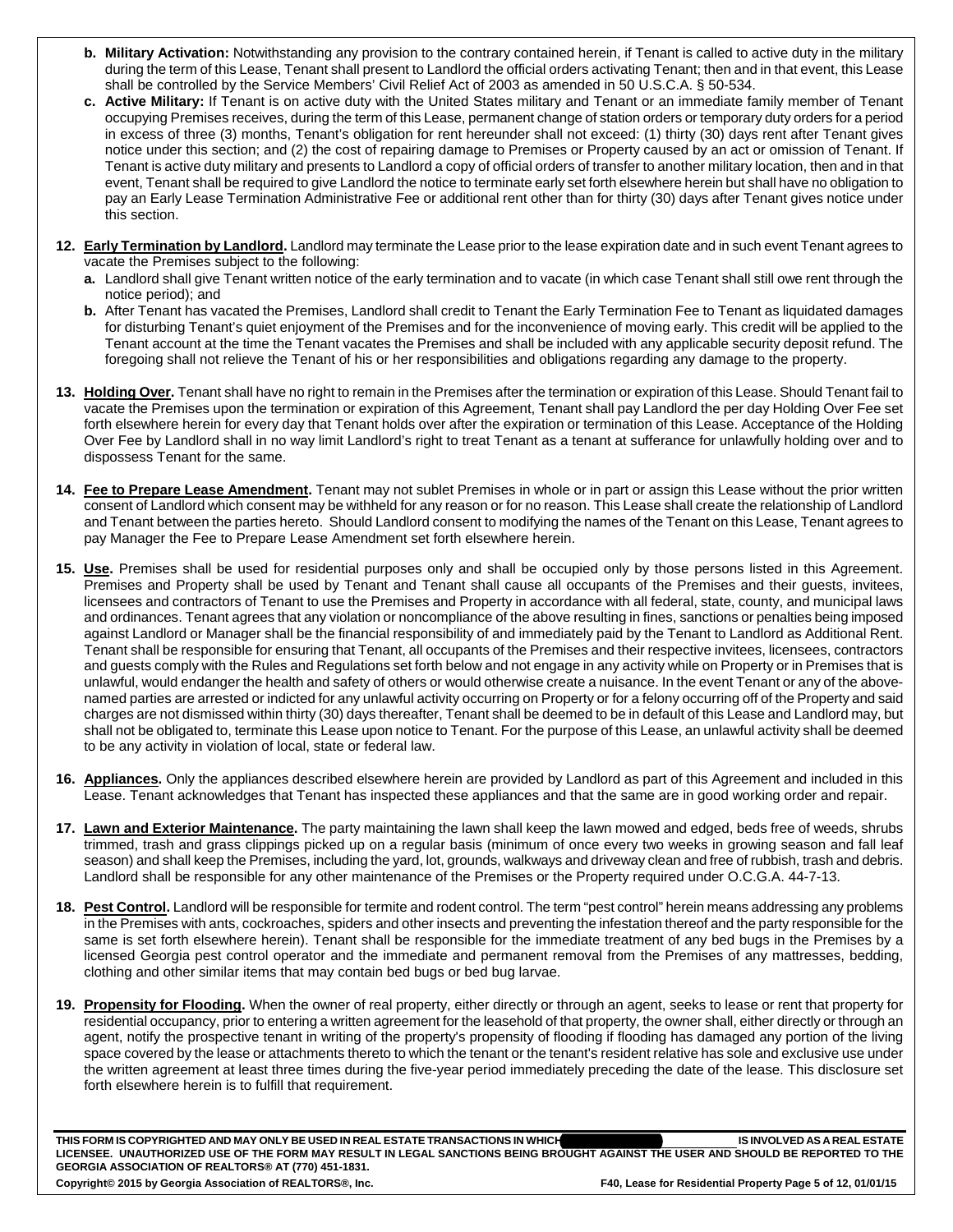- **20. Lead-Based Paint.** For any Premises built prior to 1978, Tenant acknowledges that Tenant has received and read the Protect Your Family From Lead in Your Home, and signed the Lead-Based Paint Exhibit attached hereto and incorporated herein by reference. Any approved painting or other alterations by Tenant that disturb lead-based paint shall be performed in accordance with the EPA's Renovate Right brochure (http://www.epa.gov/lead/pubs/renovaterightbrochure.com).
- **21. Liquidated Damages.** It is acknowledged by Landlord and Tenant with respect to any reference in the Lease to liquidated damages, that the actual damages of the party being paid such damages are hard to calculate and that the liquidated damages referenced in the Lease are a reasonable pre-estimate of the party's actual damages and not a penalty.
	- **a. Fee to Halt Dispossessory Action:** Landlord can file a dispossessory action against Tenant if any rent or other fees and charges owed by Tenant are not paid in full by the Due Date. In the event that a dispossessory action is filed against the Tenant and then dismissed prior to a court hearing because Tenant pays the amounts owed, Tenant shall also pay Landlord, as liquidated damages, the Fee to Halt Dispossessory Action in the amount set forth elsewhere herein. This fee shall immediately be paid as additional rent along with all other amounts paid to halt the dispossessory action.
	- **b. Denial of Access, Right of Access, Signage:** Upon 24 hours advance notice to Tenant, Landlord and Landlord's agents shall have the right Monday through Saturday from 9:00 a.m. to 8:00 p.m. and Sunday from 1:00 p.m. to 6:00 p.m. to access the Premises to inspect, repair, and maintain the same and/or to show the Premises to prospective tenants and buyers. In addition, Landlord and Landlord's agents may enter the Premises at any time to investigate potential emergencies. Evidence of water leaks, fire, smoke, foul odors, sounds indicating the possibility of an injured person or animal and other similar evidence of an emergency shall all be sufficient grounds for Landlord and Landlord's agents to enter Premises and Property for this purpose. During the last sixty (60) days of the term of the Lease, and during any period when Premises is being leased month to month, Landlord and Landlord's agents may also place a "for rent" or "for sale" sign in the yard or on the exterior of the Premises or on the Property, may install a lockbox and may show the Premises and the Property to prospective tenants or purchasers during the hours listed above. Tenant agrees to cooperate with Landlord and Landlord's agents who may show the Premises and/or Property to prospective tenants or buyers. In the event a lockbox is installed, Tenant shall secure keys, jewelry, prescription drugs and other valuables and agrees to hold Landlord and Landlord's agents harmless for any loss thereof. For each occasion where the access rights described above are denied, Tenant shall pay Landlord the Denial of Access Fee as liquidated damages in the amount set forth elsewhere herein.
	- **c. Unauthorized Pet Charge:** Except for those Pets authorized by a Pet Addendum attached to this lease (if applicable), no other animals are authorized to be within the Premises. This includes, but is not limited to, animals which belong to guests or animals which are only staying temporarily. Should Landlord or Manager ever witness an unauthorized animal within the Premises, Tenant agrees to pay Landlord the Unauthorized Pet Charge as liquidated damages in the amount set forth elsewhere herein for each occasion where Landlord/Manager observed the unauthorized animal.
	- **d. Unauthorized Smoking within Premises:** Many people are very sensitive to the smell of smoke whether cigarette, cigar, or any other substances and removing smoke odor is costly. If Tenant is NOT authorized to smoke within the Premises as set forth elsewhere herein and Landlord or Manager note that smoking has occurred within the Premises, Tenant agrees to pay Landlord the Unauthorized Smoking within the Premises charge as described elsewhere herein.
	- **e. Utility Connection Charge:** In order for Landlord or Manager to perform an accurate move out inspection, utilities to the Premises need to be on. Should Tenant disconnect the utilities prior to the Move-Out Inspection, thereby interfering with Landlord's ability to perform a complete inspection, Tenant agrees to pay to Landlord the Utility Disconnect Fee as liquidated damages as set forth elsewhere herein.
- **22. Renewal Term.** Either party may terminate this Lease at the end of the term by giving the other party the Notice Not to Renew Lease Term. If neither party gives the required notice, the Lease will automatically renew as described elsewhere herein. If the Renewal Term paragraph calls for an increase in the rental rate the rental charge for any Renewal Term shall be rounded up to the next \$5.00 increment. All other terms of the existing Lease shall remain the same. The additional term shall begin on the first day following the end of the preceding term unless either party gives notice to the other prior to end of the then current term of that party's decision to terminate the Lease at the end of the current term. If this Lease has not been terminated during the final renewal term, this Lease will continue on a month to month basis until the same is terminated in accordance with Georgia Law.

## **23. Agency and Brokerage.**

- **a. Agency Disclosure:** In this Lease, the term "Broker" shall mean a licensed Georgia real estate broker or brokerage firm and, where the context would indicate, the Broker's affiliated licensees and employees. No Broker in this transaction shall owe any duty to Tenant or Owner/Landlord greater than what is set forth in their brokerage engagements and the Brokerage Relationships in Real Estate Transactions Act, O.C.G.A. § 10-6A-1 et. seq.; The Broker(s) that are party(s) to this Agreement are representing the Landlord and/or Tenant.
- **b. Brokerage:** The Broker(s) identified herein have performed valuable brokerage services and are to be paid a commission pursuant to a separate agreement or agreements. Unless otherwise provided for herein, the Listing Broker will be paid a commission by the Landlord, and the Leasing Broker will receive a portion of the Listing Broker's commission pursuant to a cooperative brokerage agreement.
- **24. Material Relationship Disclosure.** For the purposes of this Agreement, a material relationship shall mean any actually known personal, familial, or business relationship between the broker or the broker's affiliated licensees and a client which would impair the ability of the broker or affiliated licensees to exercise fair and independent judgment relative to another client. Any such material relationship will be disclosed in Material Relationship Paragraph above.

**THIS FORM IS COPYRIGHTED AND MAY ONLY BE USED IN REAL ESTATE TRANSACTIONS IN WHICH \_\_\_\_\_\_\_\_\_\_\_\_\_\_\_\_\_\_\_\_\_\_\_\_\_\_\_\_\_ IS INVOLVED AS A REAL ESTATE LICENSEE. UNAUTHORIZED USE OF THE FORM MAY RESULT IN LEGAL SANCTIONS BEING BROUGHT AGAINST THE USER AND SHOULD BE REPORTED TO THE GEORGIA ASSOCIATION OF REALTORS® AT (770) 451-1831.** 

Copyright© 2015 by Georgia Association of REALTORS®, Inc. FAD, Ease for Residential Property Page 6 of 12, 01/01/15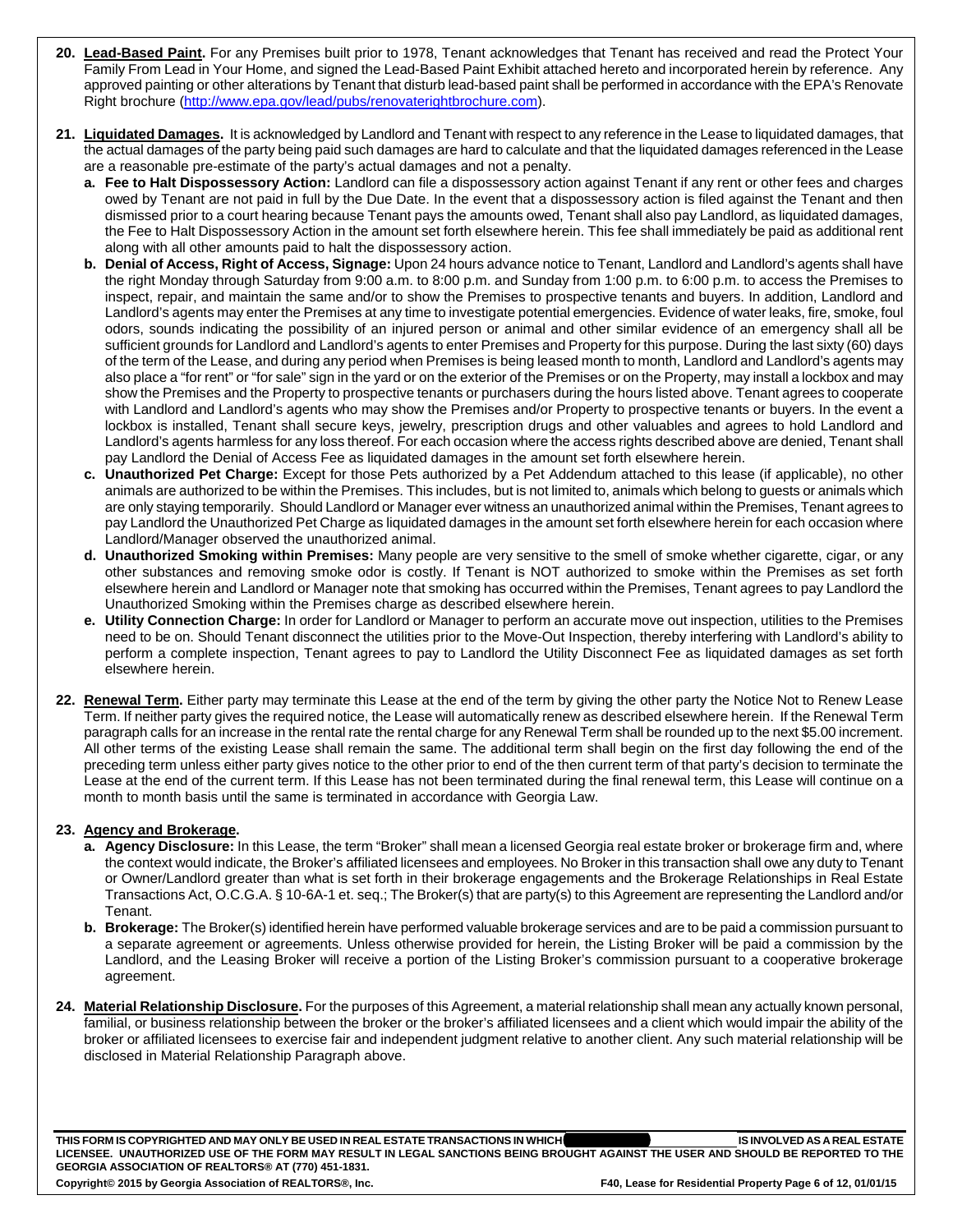- **25. Disclosure of Ownership and Agents.** At or before the commencement of a tenancy, the Landlord or an agent or other person authorized to enter into a rental agreement on behalf of the Landlord shall disclose to Tenant in writing the names and addresses of the following persons: (a) The owner of record of the Premises or a person authorized to act for and on behalf of the owner for the purposes of serving of process and receiving and receipting for demands and notice; and (b) The person authorized to manage the Premises. These Parties are named in the Owner Disclosure and Manager Disclosure Paragraph of this Agreement. In the event of a change in any of the names and addresses required to be contained in such statement, the Landlord shall advise Tenant of the change within thirty (30) days after the change either in writing or by posting a notice of the change in a conspicuous place on the Property.
- **26. Manager.** If no Manager is identified in the Manager Disclosure Paragraph above, the Owner shall be deemed to be self-managing the Premises and shall be deemed the Landlord for all purposes herein. If a Manager is identified in Manager Paragraph above as the Manager hereunder, Manager is authorized to manage the Premises on behalf of the Landlord and exercise any and all of the rights and powers granted in this Agreement to Landlord. In such event, Tenant shall communicate with Landlord through the Manager and rely on the notices and communications of Manager as having been fully authorized by Landlord. Manager shall have no rights, duties, obligations or liabilities greater than what is set forth in the Management Agreement between Owner and Manager. No real estate broker or the broker's affiliated licensees shall be deemed to be responsible for any aspect of managing the Property unless the Broker is identified as the Manager herein and has agreed to serve in that capacity. Any Broker serving as the Manager shall have the authority to either execute this Lease on behalf of Landlord as Landlord's managing agent or to execute this Lease as Manager itself if so authorized by Owner. It shall be presumed that any Manager executing this Lease as a Landlord or as the agent of the Landlord has the authority to do so.

## **C. OTHER TERMS AND CONDITIONS**

## **1. Default.**

- **a. Default Generally:** Tenant shall be in default of this Lease upon the occurrence of any of the following:
	- (1) Tenant fails to abide by any of the terms and conditions of this Lease.
	- (2) Tenant files a petition in bankruptcy (in which case this Lease shall automatically terminate and Tenant shall immediately vacate the Premises leaving it in the same condition it was in on the date of possession, normal wear and tear excepted).
	- (3) Tenant fails to timely pay rent or other amounts owed to Landlord under this Lease.
	- (4) Tenant fails to reimburse Landlord for any damages, repairs and costs to the Premises or Property (other than normal wear and tear) caused by the actions, neglect or intentional wrongdoing of Tenant or members of Tenant's household and their invitees, licensees and guests.
	- (5) Prior to the end of the Lease, Tenant either moves out of the Premises or shuts off any of the utilities serving the Premises without the consent of Landlord.
- **b. Effect of Default:** If Tenant defaults under any term, condition or provision of this Lease, Landlord shall have the right to terminate this Lease by giving notice to Tenant and pursue all available remedies at law or in equity to remedy the default. All rent and other sums owed to Landlord through the end of the Lease term shall immediately become due and payable upon the termination of the Lease due to the default of Tenant. Such termination shall not release Tenant from any liability for any amount due under this Lease. All rights and remedies available to Landlord by law or in this Lease shall be cumulative and concurrent. Notwithstanding anything to the contrary contained herein, in the event of a non-monetary default by Tenant that is reasonably capable of being cured, Landlord shall give Tenant notice of the same and a three (3) day opportunity to cure the default.

## **2. Tenant's Responsibilities.**

- **a. Repairs and Maintenance:** Tenant has inspected Premises and acknowledges that it is in good condition, free of defects and fit for residential occupancy. Tenant shall promptly notify Landlord of any dangerous condition or need for maintenance existing in Premises or on the Property. Upon receipt of notice from Tenant, Landlord shall, within a reasonable time period thereafter, repair the following: (1) all defects in Premises or Property which create unsafe living conditions or render Premises untenable; and (2) to the extent required by state law, such other defects which, if not corrected, will leave Premises or Property in a state of disrepair. Except as provided above, Tenant agrees to maintain Premises in the neat, sanitary and clean condition free of trash and debris. All of Tenant's trash shall be kept in designated trash containers and removed from the Premises at least once each week. Tenant obligation to maintain the Premises includes, but not limited to, replacing any light bulbs which fail during the Lease Term and regularly changing HVAC filters. Tenant shall be responsible for any clogged plumbing within the Premises. Landlord shall be responsible for all other plumbing issues between the Premises and the street or the Premises and the septic tank or in any plumbing line outside of the Premises which exclusively serves the Premises. Tenant shall be responsible for any damages to the Premises and/or Property caused by Tenant's abuse or neglect of the Premises/Property. Any expenses incurred by Landlord to remedy any violations of this provision shall be paid by Tenant to Landlord as additional rent within fourteen (14) days of the receipt of an invoice from Landlord. If Tenant submits a service request or repair request to Landlord, and the contractor responding to this request on behalf of Landlord determines that the item is working correctly, Tenant agrees to reimburse Landlord for the amount for the contractor's invoice.
- **b. Smoke Detector:** Tenant acknowledges that Premises is equipped with a smoke detector(s) that is in good working order and repair. Tenant agrees to be solely responsible to check the smoke detector every thirty (30) days and notify Landlord immediately if the smoke detector is not functioning properly.
- **c. Freezing of Pipes:** To help in preventing the freezing of pipes, Tenant agrees that when the temperature outside falls below 32F, Tenant shall: (1) leave the thermostat regulating the heat serving Premises in an "on" position and set to a minimum of 60°F; and (2) leave the faucets dripping.

THIS FORM IS COPYRIGHTED AND MAY ONLY BE USED IN REAL ESTATE TRANSACTIONS IN WHICH **which are also as a set of the state** of the state of the state of the state of the state of the state of the state of the state of the st THIS FORM IS COPYRIGHTED AND MAY ONLY BE USED IN REAL ESTATE TRANSACTIONS IN WHICH**ICH AGAINST THE USER AND SHOULD BE REPORTED TO THE**<br>LICENSEE. UNAUTHORIZED USE OF THE FORM MAY RESULT IN LEGAL SANCTIONS BEING BROUGHT AGA **GEORGIA ASSOCIATION OF REALTORS® AT (770) 451-1831.**  Copyright© 2015 by Georgia Association of REALTORS®, Inc. FAD, F40, Lease for Residential Property Page 7 of 12, 01/01/15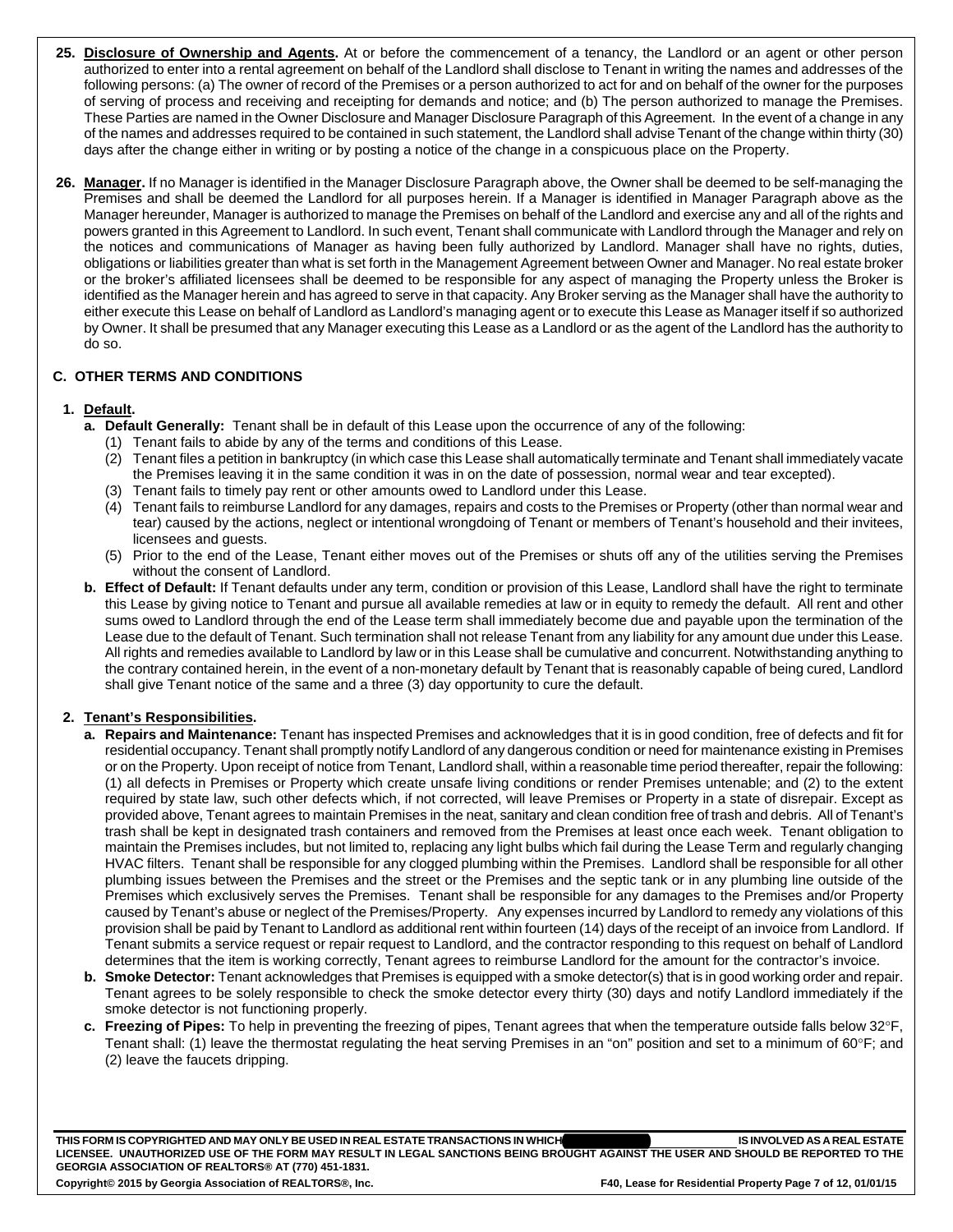- **d. Mold and Mildew:** Tenant acknowledges that mold and/or mildew can grow in any portion of the Premises or Property that are exposed to elevated levels of moisture and that some forms of mold and mildew can be harmful to their health. Tenant therefore agrees to regularly inspect the Premises for mold and/or mildew and immediately report to Landlord any water intrusion problems mold and/or mildew (other than in sinks, showers, toilets and other areas designed to hold water or to be wet areas). Tenant shall not block or cover any heating, ventilation, or air conditioning ducts located in the Premises. Tenant acknowledges having read the "A Brief Guide to Mold, Moisture in Your Home" found at www.epa.gov and shall follow the recommendations contained herein.
- **e. Access Codes:** Landlord shall provide Tenant with all access codes to all entrance gates and security systems, if any, located on the Premises or the Property. Within three (3) business days of vacating the property Tenant will provide Landlord with all access that are currently in use for entrance gates and security systems located on the Premises or the Property.
- **f. Premises Part of Community Association:** If the Premises or a part of the Property are subject to either a Declaration of Condominium, a Declaration of Covenants, Conditions and Restrictions, rules and regulations adopted pursuant to the Declaration and/or other similar documents (hereinafter collectively "C.A. Documents"). Tenant agrees to strictly comply with all use and occupancy restrictions contained therein in using the Premises and the Property. In the event any fine or specific assessment is levied against the Premises or the Owner thereof as a result of Tenant violating the use and occupancy restrictions set forth in the C.A. Documents, Tenant shall immediately pay the same to Landlord as additional rent.
- **3. Rules and Regulations.** Tenant shall be responsible for violations of these Rules and Regulations caused by Tenant, any occupant of the Premises and their guests, invitees, licensees and contractors.
	- **a.** Tenant is prohibited from adding, changing or in any way altering locks installed on the doors of the Premises without prior written permission of Landlord which permission shall not be unreasonably withheld; provided that, Tenant provides Landlord with a key or current code thereto, as the case may be, and uses a type and make of lock approved by Landlord.
	- **b.** Motor vehicles shall only be parked on the paved portions of the Premises and the Property intended for use as parking spaces and whose use is not reserved to others.
	- **c.** Motor vehicles with expired or missing license plates, non-operative vehicles and vehicles which drip oil or antifreeze shall not be parked or kept on the Premises or the Property.
	- **d.** No waterbeds shall be used on the Premises or Property without the prior written consent of the Landlord.
	- **e.** Tenant shall not shower in a shower which does not have a fully operational shower curtain or shower enclosure.
	- **f.** No space heaters or window air conditioning units shall be used to heat or cool Premises except with the written consent of Landlord.
	- **g.** Tenant shall comply with all posted rules and regulations governing the use of any recreational facilities, if any, located on the Premises or Property.
	- **h.** Tenant shall only skateboard, skate, rollerblade or bicycle on paved portions of the Premises or Property and while wearing proper safety equipment.
	- **i.** Tenant shall be prohibited from improving, altering or modifying the Premises or Property (including painting and landscaping) during the term of this Agreement without the prior written consent of the Landlord. Any improvements, alterations or modifications approved by Landlord shall be deemed to be for the sole benefit of Tenant and Tenant expressly waives all rights to recover the cost or value of the same. Landlord shall have the right but not the obligation to condition the approval of requested modifications on Tenant removing the same prior to the end of the Lease Term and restoring the affected area to a condition equal to or better than it was prior to the modification.
	- **j.** No window treatments currently existing on any windows shall be removed or replaced by Tenant without the prior written consent of Landlord. No sheets, blankets, towels, cardboard, newspaper or other make-shift temporary window treatments shall be used on the Premises or Property.
	- **k.** Other than normal household goods in quantities reasonably expected in normal household use, no goods or materials of any kind or description which exceed the normal structural weight loads for the Premises or Property, are combustible or would increase fire risk or increase the risk of other injuries or casualties, shall be kept or placed on the Premises or Property.
	- **l.** No nails, screws or adhesive hangers except standard picture hooks, shade brackets and curtain rod brackets may be placed in walls, woodwork or any part of the Premises or Property.
	- **m.** Tenant shall not engage in any behavior in the Premises or on the Property, including, but not limited to, yelling, screaming, playing loud music, playing the television at an excessive volume that unreasonably disturbs other tenants in the sole, reasonable opinion of Landlord constitutes a nuisance.
	- **n.** All appliances, equipment and systems on or serving the Premises shall only be used in accordance with the manufacturer's operating instructions.
	- **o.** Tenant shall not flush down a toilet any sanitary napkins, paper towels, diapers or other item not intended to be disposed of in a toilet.
	- **p.** The Premises shall only be used for residential purposes. No trade or business uses shall be permitted except with the prior written consent of Landlord and provided that such use is permitted under applicable zoning laws.
	- **q.** Any product or material that is a potential environmental hazard shall only be disposed of in accordance with all applicable federal laws and regulations.
- **4. Property Loss.** Storage of personal property by Tenant in Premises or in any other portion of Property shall be at Tenant's sole risk. Tenant has been advised to obtain renter's insurance that provides comprehensive insurance for damage to or loss of Tenant's personal property. Tenant agrees to look solely to Tenant's insurance carrier for reimbursement of losses resulting from such events and hereby indemnifies and agrees to hold Landlord harmless from any claims, causes of action or damages relating to the same. Landlord shall have no responsibility or liability for Tenant's personal property.

**THIS FORM IS COPYRIGHTED AND MAY ONLY BE USED IN REAL ESTATE TRANSACTIONS IN WHICH \_\_\_\_\_\_\_\_\_\_\_\_\_\_\_\_\_\_\_\_\_\_\_\_\_\_\_\_\_ IS INVOLVED AS A REAL ESTATE**  THIS FORM IS COPYRIGHTED AND MAY ONLY BE USED IN REAL ESTATE TRANSACTIONS IN WHICH**ICH AGAINST THE USER AND SHOULD BE REPORTED TO THE**<br>LICENSEE. UNAUTHORIZED USE OF THE FORM MAY RESULT IN LEGAL SANCTIONS BEING BROUGHT AGA **GEORGIA ASSOCIATION OF REALTORS® AT (770) 451-1831.** 

Copyright© 2015 by Georgia Association of REALTORS®, Inc. FAD, Ease for Residential Property Page 8 of 12, 01/01/15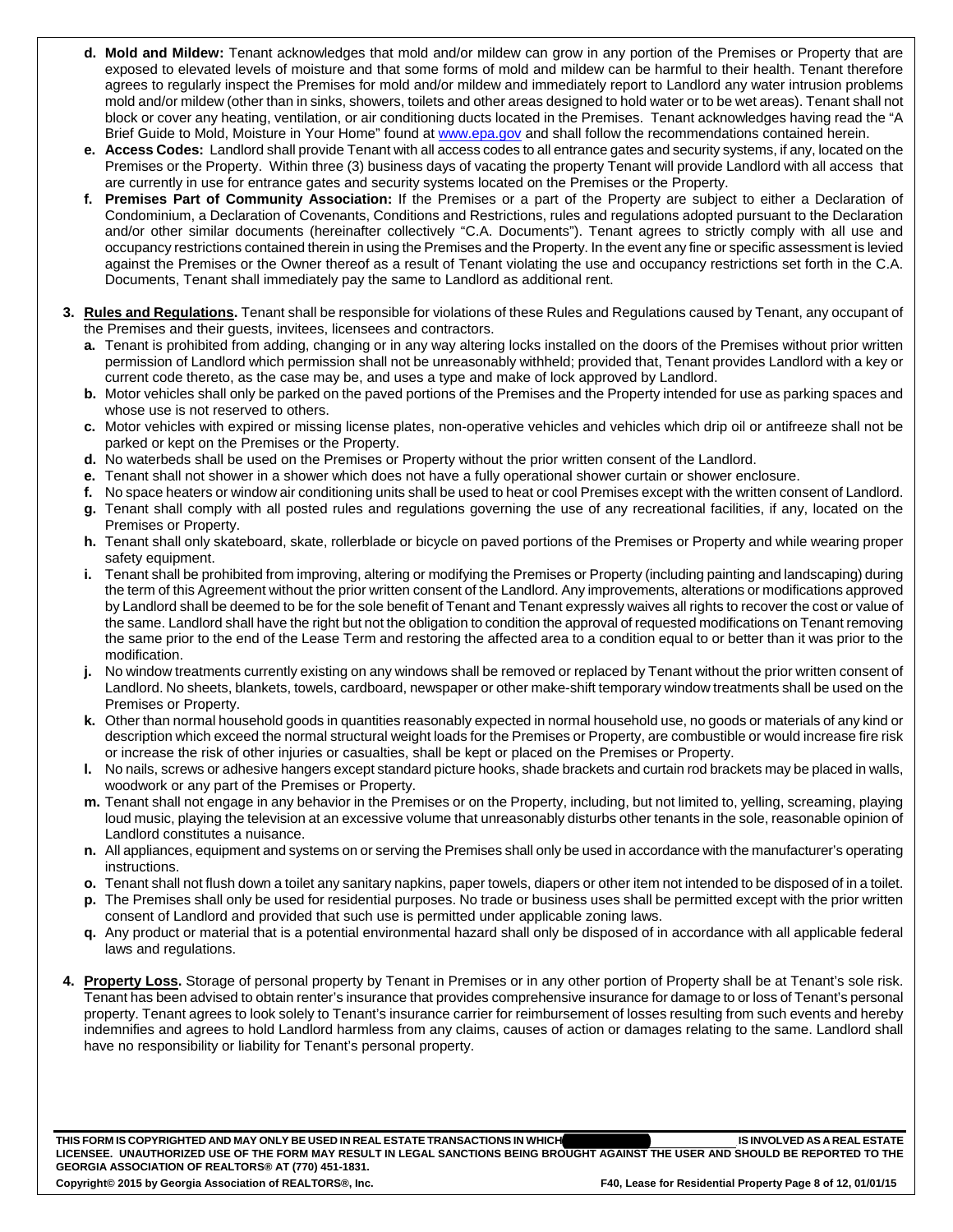## **5. Disclaimer.**

- **a. General:** Tenant and Landlord acknowledge that they have not relied upon any advice, representations or statements of Brokers and waive and shall not assert any claims against Brokers involving the same. Tenant and Landlord agree that no Broker shall have any responsibility to advise Tenant and/or Landlord on any matter including but not limited to the following except to the extent Broker has agreed to do so in a separately executed Property Management Agreement: any matter which could have been revealed through a survey, title search or inspection of Property or Premises; the condition of the Premises or Property, any portion thereof, or any item therein; building products and construction and repair techniques; the necessity of any repairs to Premises or Property; mold; hazardous or toxic materials or substances; termites and other wood destroying organisms; the tax or legal consequences of this transaction; the availability and cost of utilities or community amenities; any condition(s) existing off the Premises and Property which may affect the Premises or Property; and the uses and zoning of the Premises and Property whether permitted or proposed. Tenant and Landlord acknowledges that Broker is not an expert with respect to the above matters and that, if any of these matters or any other matters are of concern, Tenant should seek independent expert advice relative thereto. Tenant and Landlord acknowledge that Broker shall not be responsible to monitor or supervise any portion of any construction or repairs to the Premises or Property and such tasks clearly fall outside the scope of real estate brokerage services.
- **b. Construction Disclaimer:** Tenant acknowledges that the Premises, or portions thereof, may have been constructed at times when different and less stringent building codes were in place. Tenant shall not assume that the Premises or Property are energy efficient or contain products or features designed to protect residents against injuries or damage that might exist if the Premises and Property had been constructed in accordance with all current building codes.
- **c. Neighborhood Conditions:** Tenant acknowledges that in every neighborhood there are conditions which different tenants may find objectionable. It shall be Tenant's duty to become acquainted with any present or future neighborhood conditions which could affect the Premises or Property including without limitation land-fills, quarries, high-voltage power lines, cemeteries, airports, stadiums, odor producing factories, crime, schools serving the Premises and Property, political jurisdictional maps and land use and transportation maps and plan. If Tenant is concerned about the possibility of a registered sex offender residing in a neighborhood in which Tenant is interested, Tenant should review the Georgia Violent Sex Offender Registry available on the Georgia Bureau of Investigation Website at **www.gbi.georgia.gov.**

## **6. Miscellaneous.**

- **a. Time of Essence:** Time is of the essence of this Lease.
- **b. No Waiver:** Any failure of Landlord to insist upon the strict and prompt performance of any covenants or conditions of this Lease or any of the Rules and Regulations set forth herein shall not operate as a waiver of any such violation or of Landlord's right to insist on prompt compliance in the future of such covenant or condition, and shall not prevent a subsequent action by Landlord for any such violation. No provision, covenant or condition of this Lease may be waived by Landlord unless such waiver is in writing and signed by Landlord.
- **c. Definitions:** Unless otherwise specifically noted, the term "Landlord" as used in this Lease shall include its representatives, heirs, agents, assigns, and successors in title to Property and the term "Tenant" shall include Tenant's heirs and representatives. The terms "Landlord" and "Tenant" shall include singular and plural, and corporations, partnerships, companies or individuals, as may fit the particular circumstances. The term "Binding Agreement Date" shall mean the date that this Lease has been signed by the Tenant and Landlord and a fully signed and executed copy thereof has been returned to the party making the offer to lease.
- **d. Joint and Several Obligations:** The obligations of Tenant set forth herein shall be the joint and several obligations of all persons occupying the Premises.
- **e. Entire Agreement:** This Lease and any attached addenda and exhibits thereto shall constitute the entire Agreement between the parties and no verbal statement, promise, inducement or amendment not reduced to writing and signed by both parties shall be binding.
- **f. Attorney's Fees, Court Costs and Costs of Collection:** Whenever any monies due hereunder are collected by law or by attorney at law to prosecute such an action, then both parties agree that the prevailing party will be entitled to reasonable attorney's fees, plus all court costs and costs of collection.
- **g. Indemnification:** Tenant agrees to indemnify and hold Landlord, Broker and Manager harmless from and against any and all injuries, damages, losses, suits and claims against Landlord, Broker and/or Manager arising out of or related to: (1) Tenant's failure to fulfill any condition of this Lease; (2) any damage or injury happening in or to the Premises and the Property or to any improvements thereon as a result of the acts or omissions of Tenant or Tenant's family members, invitees or licensees; (3) Tenant's failure to comply with local, state or federal law; (4) any judgment, lien or other encumbrance filed against the Premises or Property as a result of Tenant's actions and any damage or injury happening in or about the Premises or Property to Tenant or Tenant's family members, invitees or licensees (except if such damage or injury is caused by the intentional wrongful acts of Landlord or Broker); (5) failure to maintain or repair equipment or fixtures, where the party responsible for their maintenance uses commercially reasonable efforts to make the necessary repairs and Tenant covenants not to sue Landlord, Broker or Manager with respect to any of the abovereferenced matters. In addition to the above Tenant agrees to hold Broker and Manager harmless from and against Owner of the Property not paying or keeping current with any mortgage, property taxes or home owners association fee's on the Property or not fulfilling the Owner's obligations under this lease. For the purpose of this paragraph, the term "Broker" shall include Broker and Broker's affiliated licensees, employees and if Broker is a licensed real estate brokerage firm, then officers, directors and owners of said firm.
- **h. Keys:** Landlord may release keys to or open the Premises to any of the occupants listed herein.
- **i. Waiver of Homestead Rights:** Tenant for himself and his family waives all exemptions or benefits under the homestead laws of Georgia.
- **j. Governing Law:** This Lease may be signed in multiple counterparts and shall be governed by and interpreted pursuant to the laws of the State of Georgia. This Lease is not intended to create an estate for years on the part of Tenant or to transfer to Tenant any ownership interest in the Premises or Property.

**THIS FORM IS COPYRIGHTED AND MAY ONLY BE USED IN REAL ESTATE TRANSACTIONS IN WHICH \_\_\_\_\_\_\_\_\_\_\_\_\_\_\_\_\_\_\_\_\_\_\_\_\_\_\_\_\_ IS INVOLVED AS A REAL ESTATE**  THIS FORM IS COPYRIGHTED AND MAY ONLY BE USED IN REAL ESTATE TRANSACTIONS IN WHICH**ICH AGAINST THE USER AND SHOULD BE REPORTED TO THE**<br>LICENSEE. UNAUTHORIZED USE OF THE FORM MAY RESULT IN LEGAL SANCTIONS BEING BROUGHT AGA **GEORGIA ASSOCIATION OF REALTORS® AT (770) 451-1831.**  Copyright© 2015 by Georgia Association of REALTORS®, Inc. F50, F40, Lease for Residential Property Page 9 of 12, 01/01/15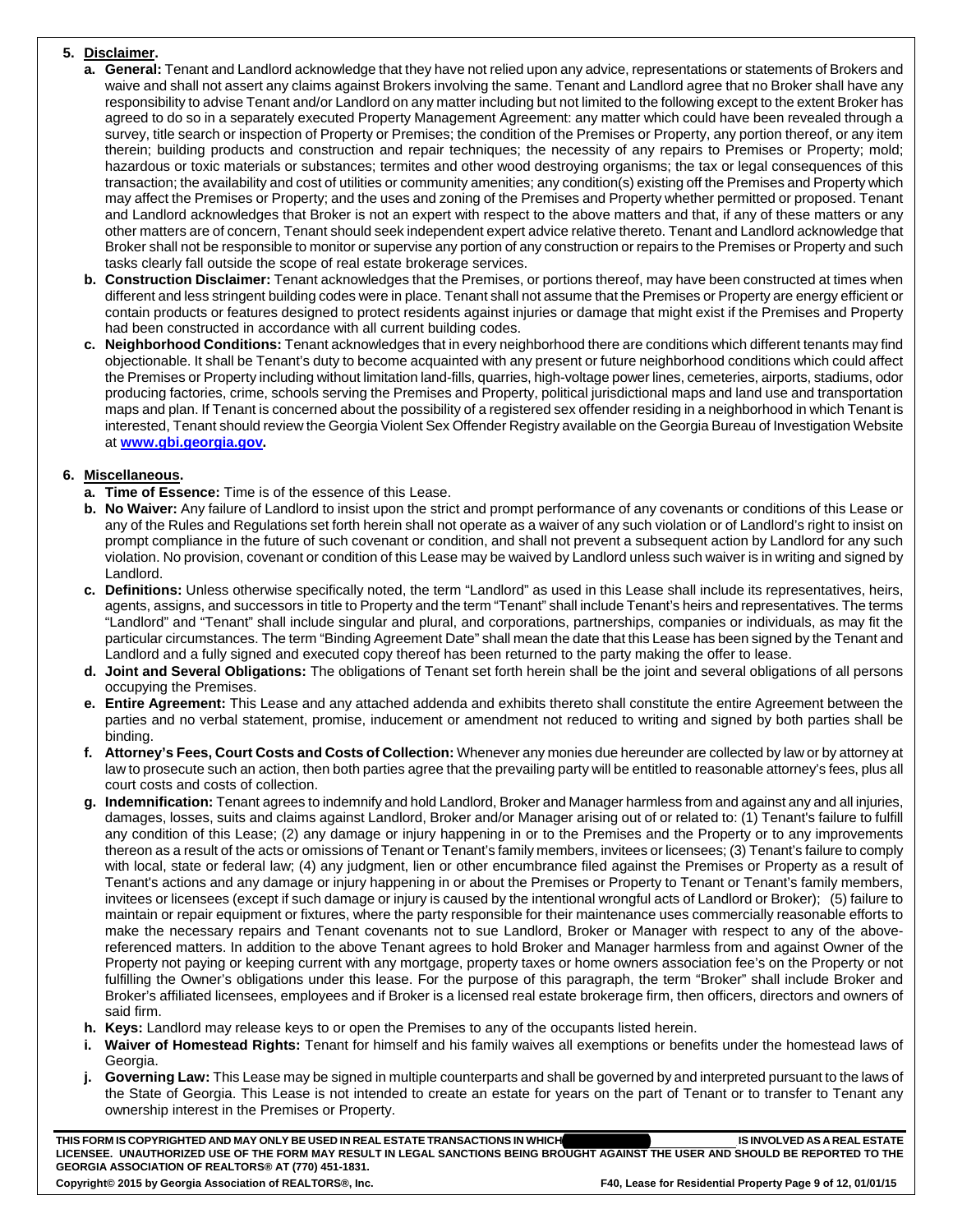- **k. Security Disclaimer:** Tenant acknowledges that: (1) crime can occur in any neighborhood including the neighborhood in which the Premises and Property is located; and (2) while Landlord may from time to time do things to make the Premises and Property reasonably safe, Landlord is not a provider or guarantor of security in or around the Premises and / or the Property. Tenant acknowledges that prior to occupying Property, Tenant carefully inspected all windows and doors (including the locks for the same) and all exterior lighting and found these items: (a) to be in good working order and repair; and (b) reasonably safe for Tenant and Tenant's household and their invitees, licensees and guests knowing the risk of crime. If during the term of the Lease any of the above items become broken or fall into disrepair, Tenant shall give notice to Landlord of the same immediately.
- **l. Disclosure Rights:** Landlord may disclose information about Tenant to law enforcement officers, governmental officials and for business purposes.
- **m. Rental Application:** Only those people indicated on Tenant's rental application are permitted to reside at the Premises, with the exception of any minor children born to, or adopted by, Tenant. If it is later discovered that the information disclosed on rental application by Tenant was incomplete or inaccurate at the time it was given, Tenant shall be in default of this Lease and Landlord may pursue any and all of Landlord's remedies regarding said default.
- **n. Fair Housing Disclosure:** Landlord, Broker and Manager are committed to leasing and managing the Premises without regard to race, color, national origin, religion, handicap, familial status, sex, sexual orientation or gender identity.
- **7. Destruction of Property.** If flood, fire, storm, mold, other environmental hazards that pose a risk to the occupants health, other casualty or Act of God shall destroy (or so substantially damage as to be uninhabitable) the Premises, rent shall abate from the date of such destruction. Landlord or Tenant may, by written notice, within thirty (30) days of such destruction, terminate this Lease, whereupon rent and all other obligations hereunder shall be adjusted between the parties as of the date of such destruction. If Premises is damaged but not rendered wholly untenable by flood, fire, storm, or other casualty or Act of God, rent shall abate in proportion to the percentage of Premises which has been damaged and Landlord shall restore Premises as soon as is reasonably practicable whereupon full rent shall commence. Rent shall not abate nor shall Tenant be entitled to terminate this Lease if the damage or destruction of Premises, whether total or partial, is the result of the negligence of Tenant or Tenant's household or their invitees, licensees, or guests.
- **8. Mortgagee's Rights.** Tenant's rights under this Lease shall at all times be automatically junior and subordinate to any deed to secure debt which is now or shall hereafter be placed on the Premises or Property. If requested, Tenant shall execute promptly any certificate that Landlord may request to effectuate the above.
- **9. GAR Forms.** The Georgia Association of REALTORS®, Inc. ("GAR") issues certain standard real estate forms. These GAR forms are frequently provided to the parties in real estate transactions. No party is required to use any GAR form. Since these forms are generic and written with the interests of multiple parties in mind, they may need to be modified to meet the specific needs of the parties using them. If any party has any questions about his or her rights and obligations under any GAR form he or she should consult an attorney. The parties hereto agree that the GAR forms may only be used in accordance with the licensing agreement of GAR. While GAR forms may be modified by the parties, no GAR form may be reproduced with sections removed, altered or modified unless the changes are visible on the form itself or in a stipulation, addendum, exhibit or amendment thereto.
- **10. Additional Rules & Regulations.** In addition to the rules and regulations generally listed in this Agreement, the following additional rules also apply:
- **11. Exhibits.** All exhibits attached hereto listed and selected below or referenced herein are made a part of this Lease. If any such exhibit conflicts with any preceding paragraph, said exhibit shall control:

 $\mathcal{L}_\mathcal{L} = \mathcal{L}_\mathcal{L} = \mathcal{L}_\mathcal{L} = \mathcal{L}_\mathcal{L} = \mathcal{L}_\mathcal{L} = \mathcal{L}_\mathcal{L} = \mathcal{L}_\mathcal{L} = \mathcal{L}_\mathcal{L} = \mathcal{L}_\mathcal{L} = \mathcal{L}_\mathcal{L} = \mathcal{L}_\mathcal{L} = \mathcal{L}_\mathcal{L} = \mathcal{L}_\mathcal{L} = \mathcal{L}_\mathcal{L} = \mathcal{L}_\mathcal{L} = \mathcal{L}_\mathcal{L} = \mathcal{L}_\mathcal{L}$ 

Exhibit A Legal Description of Property

Owner's Property Disclosure Statement

Move In/Move Out Inspection Form

Lead Based Paint

Other \_\_\_\_\_\_\_\_\_\_\_\_\_\_\_\_\_\_\_\_\_\_\_\_\_\_\_\_\_\_\_\_\_\_\_\_\_\_\_\_\_\_\_\_\_\_\_\_\_\_\_\_\_\_\_\_\_\_\_\_

Other \_\_\_\_\_\_\_\_\_\_\_\_\_\_\_\_\_\_\_\_\_\_\_\_\_\_\_\_\_\_\_\_\_\_\_\_\_\_\_\_\_\_\_\_\_\_\_\_\_\_\_\_\_\_\_\_\_\_\_\_

Other **Latter** 

**THIS FORM IS COPYRIGHTED AND MAY ONLY BE USED IN REAL ESTATE TRANSACTIONS IN WHICH \_\_\_\_\_\_\_\_\_\_\_\_\_\_\_\_\_\_\_\_\_\_\_\_\_\_\_\_\_ IS INVOLVED AS A REAL ESTATE LICENSEE. UNAUTHORIZED USE OF THE FORM MAY RESULT IN LEGAL SANCTIONS BEING BROUGHT AGAINST THE USER AND SHOULD BE REPORTED TO THE GEORGIA ASSOCIATION OF REALTORS® AT (770) 451-1831.**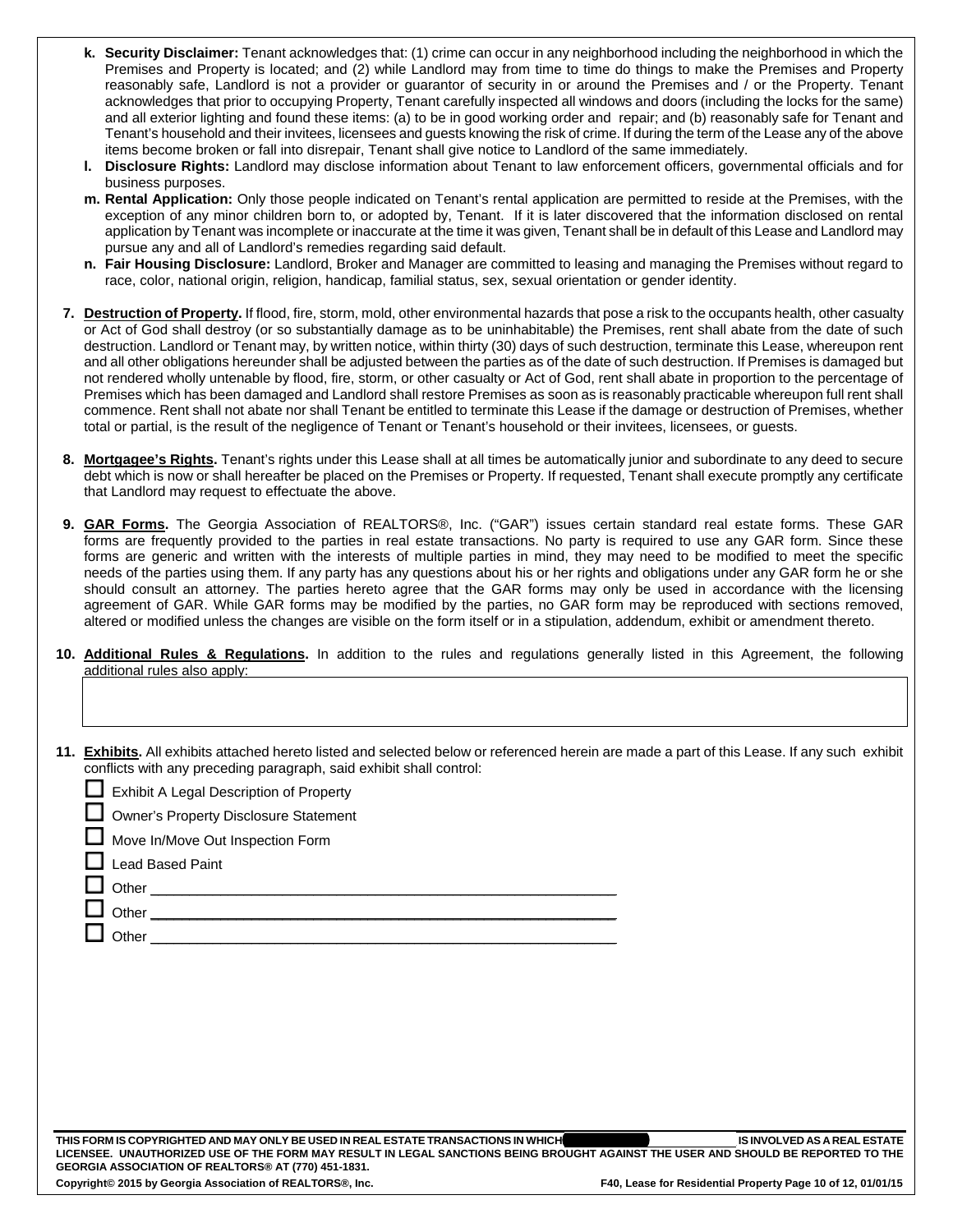**SPECIAL STIPULATIONS:** The following Special Stipulations, if conflicting with any exhibit, addendum, or preceding paragraph (including any changes thereto made by the parties), shall control:

Additional Special Stipulations  $\Box$  are or  $\Box$  are not attached.

**THIS FORM IS COPYRIGHTED AND MAY ONLY BE USED IN REAL ESTATE TRANSACTIONS IN WHICH \_\_\_\_\_\_\_\_\_\_\_\_\_\_\_\_\_\_\_\_\_\_\_\_\_\_\_\_\_ IS INVOLVED AS A REAL ESTATE**  THIS FORM IS COPYRIGHTED AND MAY ONLY BE USED IN REAL ESTATE TRANSACTIONS IN WHICH**ICH AGAINST THE USER AND SHOULD BE REPORTED TO THE**<br>LICENSEE. UNAUTHORIZED USE OF THE FORM MAY RESULT IN LEGAL SANCTIONS BEING BROUGHT AGA **GEORGIA ASSOCIATION OF REALTORS® AT (770) 451-1831.** 

Copyright© 2015 by Georgia Association of REALTORS®, Inc. F40, Lease for Residential Property Page 11 of 12, 01/01/15